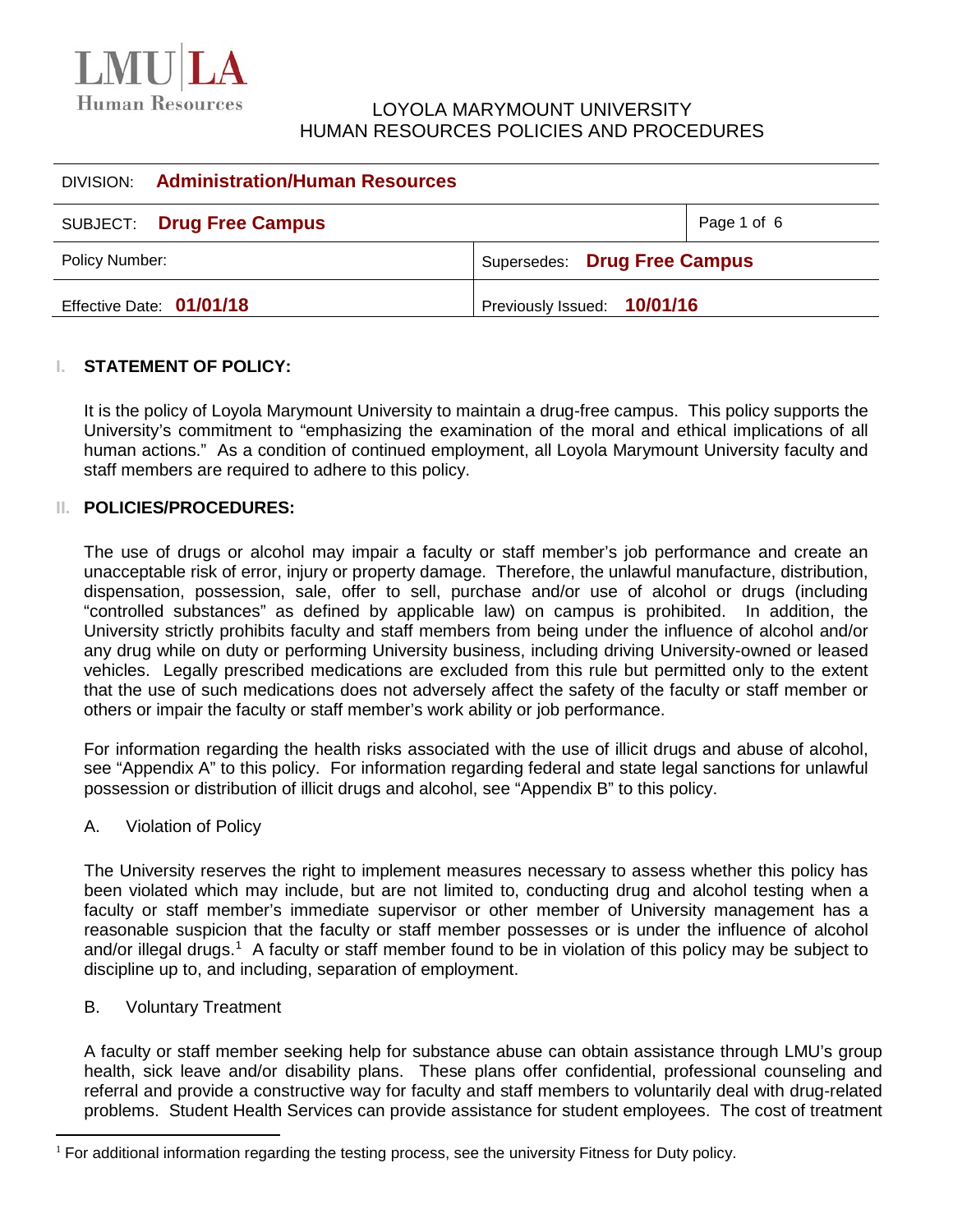|  | SUBJECT: Drug Free Campus | $\vert$ Page 2 of 6 |
|--|---------------------------|---------------------|
|--|---------------------------|---------------------|

is the sole responsibility of the faculty or staff member. Assistance, however, is available to qualified faculty or staff members through the University's group health plan.

The University may grant a leave of absence to a faculty or staff member who requires treatment. The faculty or staff member must provide written proof of authorization for participation in a treatment program signed by a licensed medical practitioner. If a faculty or staff member requests time off to participate in such treatment, the University will make reasonable efforts to keep the fact that the faculty or staff member is in such treatment confidential. The faculty or staff member may use accrued sick and/or vacation pay as permitted or required by University policy.

Where appropriate, this leave shall be counted as part of, and shall run concurrently with, any leave the faculty or staff member may be eligible for under the federal Family Medical Leave Act and the California Family Rights Act. The leave will be subject to the provisions and rules that apply to such leaves, as applicable.

C. Special Requirements for Faculty or Staff Members Working on or with Federal Contracts or Grants

As an on-going condition of employment, grant/contracted faculty and staff members are required to abide by this prohibition, and to notify Human Resources of any criminal drug statute conviction they receive for a violation occurring in the workplace. Notification must be provided in writing no later than five days after such a conviction. If a grant/contracted faculty or staff member receives such a conviction, the University shall take appropriate disciplinary action against the grant/contracted faculty or staff member, up to and including termination, or require the grant/contracted faculty or staff member to participate satisfactorily in an approved drug-abuse assistance or treatment program. Information about drug counseling and treatment can be obtained from Human Resources.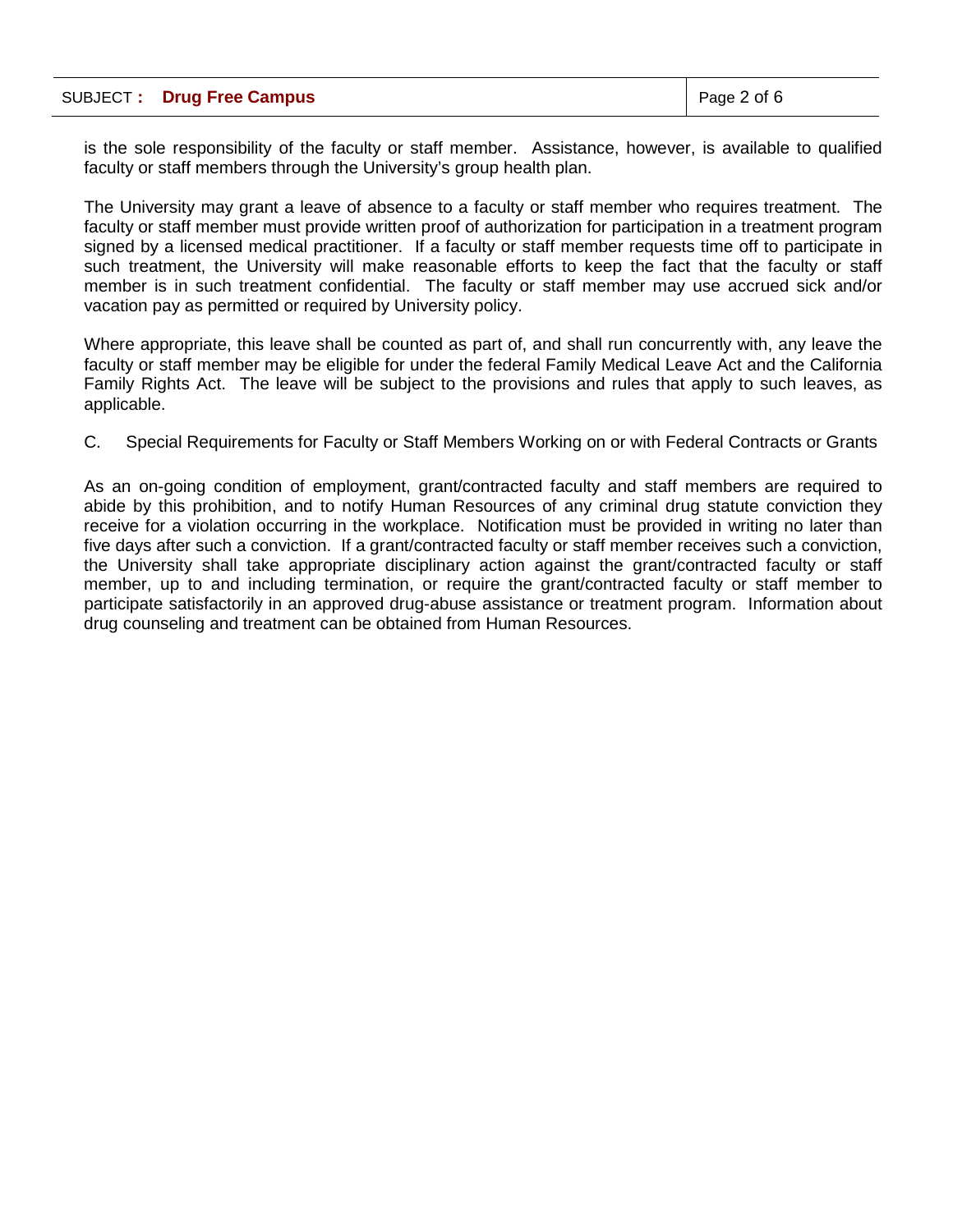## **APPENDIX "A"**

#### **DRUG/ALCOHOL RELATED INFORMATION AND NOTIFICATIONS**

Health Risks Associated with Use of Illicit Drugs and Abuse of Alcohol

(1) **Alcohol** – slurred speech, reduced inhibitions, motor impairment, confusion, memory and concentration problems violent behavior, breathing problems, coma, fetal damage (in pregnant women), depression, neurological deficits, weakened immune system, pancreatic, liver and heart disease, obesity, addiction, fatal overdose.

(2) **Amphetamines/Methamphetamines** – increased heart rate, blood pressure, body temperature and breathing, reduced appetite, irregular heart beat, anxiety, confusion, mood problems, paranoia, violent behavior, hallucinations, weight loss, insomnia, severe dental problems, intense itching leading to skin sores from scratching, risk of HIV, hepatitis and other infectious diseases from shared needles, addiction.

(3) **Cocaine** – increased heart rate, blood pressure, body temperature, reduced appetite, headache, abdominal pain and nausea, restlessness, anxiety, panic attacks, paranoia, violent behavior, psychosis, nasal damage, weight loss, insomnia, heart rhythm problems, infection and death of bowel tissue, heart attack, stroke, seizures, coma, addiction.

(4) **Dissociative Drugs** (Ketamine, PCP, *Salvia divinorum*, DXM) – impaired motor function, anxiety, paranoia, numbness, memory loss, nausea, vomiting, delirium, depression, violence, slurred speech, hallucinations, dizziness, distorted visual perceptions, suicidal thoughts, seizures, coma, death.

(5) **GHB** – drowsiness, nausea, vomiting, confusion, hallucinations, aggressive behavior, memory loss, unconsciousness, seizures, slowed heart rate and breathing, lower body temperature, coma, death.

(6) **Hallucinogens** (LSD, mescaline, psilocybin) – hallucinations, increased body temperature, heart rate and blood pressure, loss of appetite, sweating, sleeplessness, numbness, dizziness, weakness, tremors, ongoing visual disturbances, disorganized thinking, rapid shifts in emotion, flashbacks, hallucinogen Persisting Perception Disorder, paranoia.

(7) **Heroin/Opium** – itching, dry mouth, clouded thinking, nausea, vomiting, feelings of heaviness in the body, slowed heart rate and breathing, collapsed veins, abscesses, infection of the lining and valves of the heart, constipation and stomach cramps, liver or kidney disease, pneumonia, fatal overdose.

(8) **Inhalants** – confusion, loss of inhibition, headache, nausea, slurred speech, loss of motor coordination, dizziness, drowsiness, lightheadedness, hallucinations/delusions, liver and kidney damage, bone marrow damage, brain damage, convulsions, seizures, coma, sudden death.

(9) **Marijuana/Hashish** – slowed reaction time, impaired balance and coordination, increased heart rate and appetite, impaired learning and memory, hallucinations, anxiety, panic attacks, psychosis, cough, frequent respiratory infections, possible mental health decline, addiction.

(10) **MDMA** – lowered inhibition, confusion, anxiety, chills, sweating, increased heart rate and blood pressure, teeth clenching, muscle tension, sleep disturbances, depression, nausea, blurred vision, faintness, impaired memory, liver, kidney or heart failure, addiction, death.

(11) **Nicotine** – increased blood pressure, breathing and heart rate, increased risk of cancer (both lung and oral), chronic bronchitis, emphysema, heart disease, leukemia, cataracts, pneumonia, adverse pregnancy outcomes, addiction.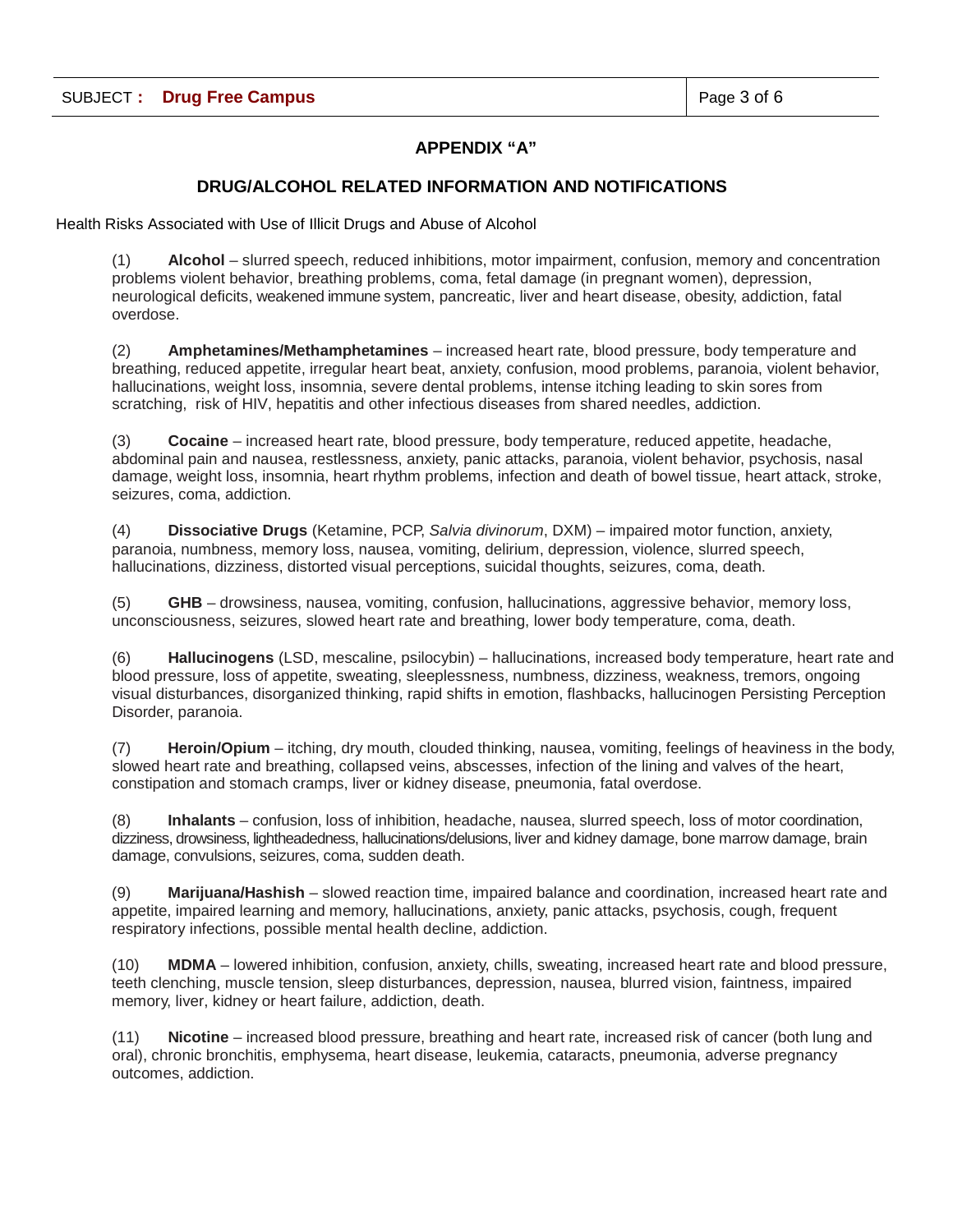## **APPENDIX "B"**

## **FEDERAL AND STATE LEGAL SANCTIONS FOR**

## **UNLAWFUL POSSESSION OR DISTRIBUTION OF ILLICIT DRUGS AND ALCOHOL**

#### Federal Laws

- a) Possession of Illicit Drugs
	- (1) Federal laws prohibit illegal possession of controlled substances.
	- (2) First offense: prison sentences up to one year and a minimum fine of \$1,000.
	- (3) Second offense: prison sentences up to two years and fined a minimum of \$2,500.
	- (4) Third offense: prison sentences up to three years and fined a minimum of \$5,000.

(5) Special sentencing provisions apply for possession of flunitrazepam, including imprisonment of three years as well as the fine schedule referenced above.

#### b) Trafficking of Illicit Drugs

(1) Under federal law, the manufacture, distribution, dispensation or possession with intent to manufacture, distribute or dispense of all Schedule I and II illicit drugs (e.g., cocaine, ecgonine, methamphetamines, heroin, PCP, LSD and all mixtures containing such substances) is a felony.

(2) First offense: (dependent upon the amount and type of substance) prison sentences of ten years to life (20 years to life if death or serious bodily injury is involved) and fines of up to \$10,000,000 for offenses by individuals (\$50,000,000 for other than individuals).

(3) Federal law also prohibits trafficking in marijuana, hashish, hashish oil and mixtures containing such substances.

(4) First offense: prison sentence up to five years and fines of up to \$250,000 for offenses by individuals (\$1,000,000 for other than individuals). Penalties vary depending upon the quantity of drugs involved.

(5) Second offense: prison sentence up to ten years, and fines of up to \$500,000 for offenses by individuals (\$2,000,000 for other than individuals).

(6) The trafficking of medically useful drugs (e.g., prescription and over-the counter drugs) is illegal. Outcomes for trafficking of such drugs is dependent upon which Schedule the substance falls under according to the Controlled Substances Act (CSA).

#### State of California Laws

a) Alcohol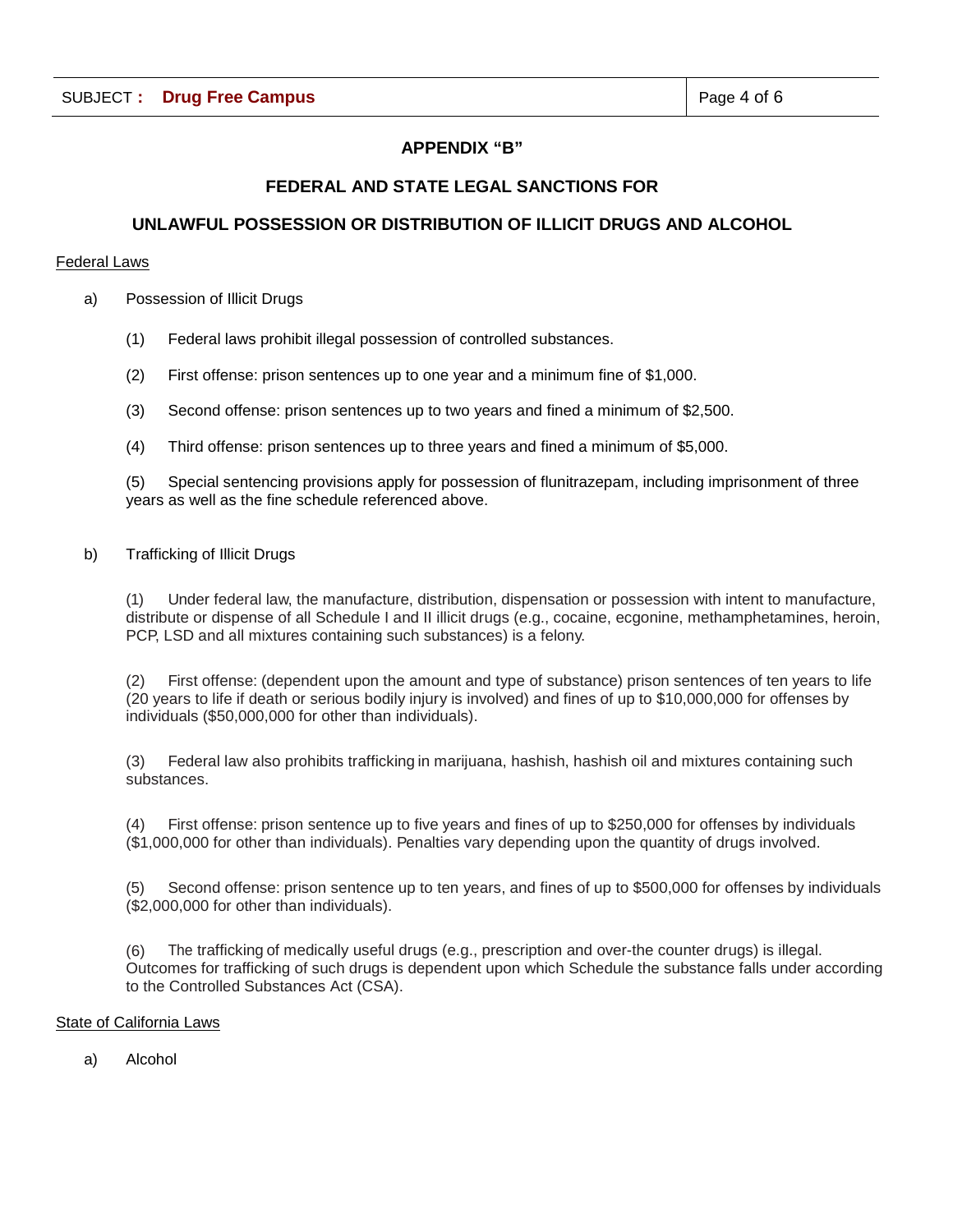(1) It is a crime to sell, furnish or give alcoholic beverages to a person under age 21 or to any obviously intoxicated person (California Business & Professions Code 25658 & 25602).

(2) It is a crime for a person under the age of 21 to purchase or possess alcoholic beverages (California Business & Professions Code 25658 & 25662).

(3) It is a crime to sell alcohol without a valid liquor license or permit (California Business & Professions Code 23301).

(4) It is a crime for any person to drink while driving, to have an open container of alcohol in a motor vehicle or to drive under the influence of alcohol (California Vehicle Code 23220, 23222 & 23152).

(5) It is a crime to be intoxicated in a public place (California Penal Code 647(f))

(6) Intoxication is presumed at blood levels of .08% or higher (California Vehicle Code 23152).

#### b) Penalties for Drunk Driving Offenses:

(1) First offense: fines up to \$1,000, imprisonment up to six months, driver's license suspension up to ten months and interlock ignition device required in some counties.

(2) Second offense: fines up to \$1,800, imprisonment up to one year, driver's license suspension up to two years and interlock ignition device required.

(4) Third offense: fines up to \$1,800, imprisonment up to one year driver's license suspension up to three years and interlock ignition device required.

(5) Refusal to submit to a blood alcohol content test: driving privileges are suspended for one year, for two years if there is a prior offense within 10 years and for three years with three or more offenses within 10 years.

(6) Drivers under the age of 21 found with any measurable amount of blood alcohol (.01% or more) will have their driver's license suspended for one year. If the driver does not have a license, there will be a one-year delay in obtaining one.

#### c) Illicit Drugs

(1) Under California law, first offenses involving the sale or possession for sale of amphetamines, codeine, cocaine, heroin, LSD, mescaline, methadone, methamphetamine, morphine, PCP, peyote, psilocybin and marijuana (among others) are felonies carrying prison terms of up to four years (California Health & Safety Code 11054, 11055 & 11351).

(2) Penalties are more severe for offenses involving heroin, cocaine, cocaine base, or any analog of these substances and occurred upon the grounds of, or within, a church or synagogue, a playground, a public or private youth center, a child day care facility, or a public swimming pool, during hours in which the facility is open for business, classes, or school-related programs, or at any time when minors are using the facility (California Health & Safety Code 11353.1).